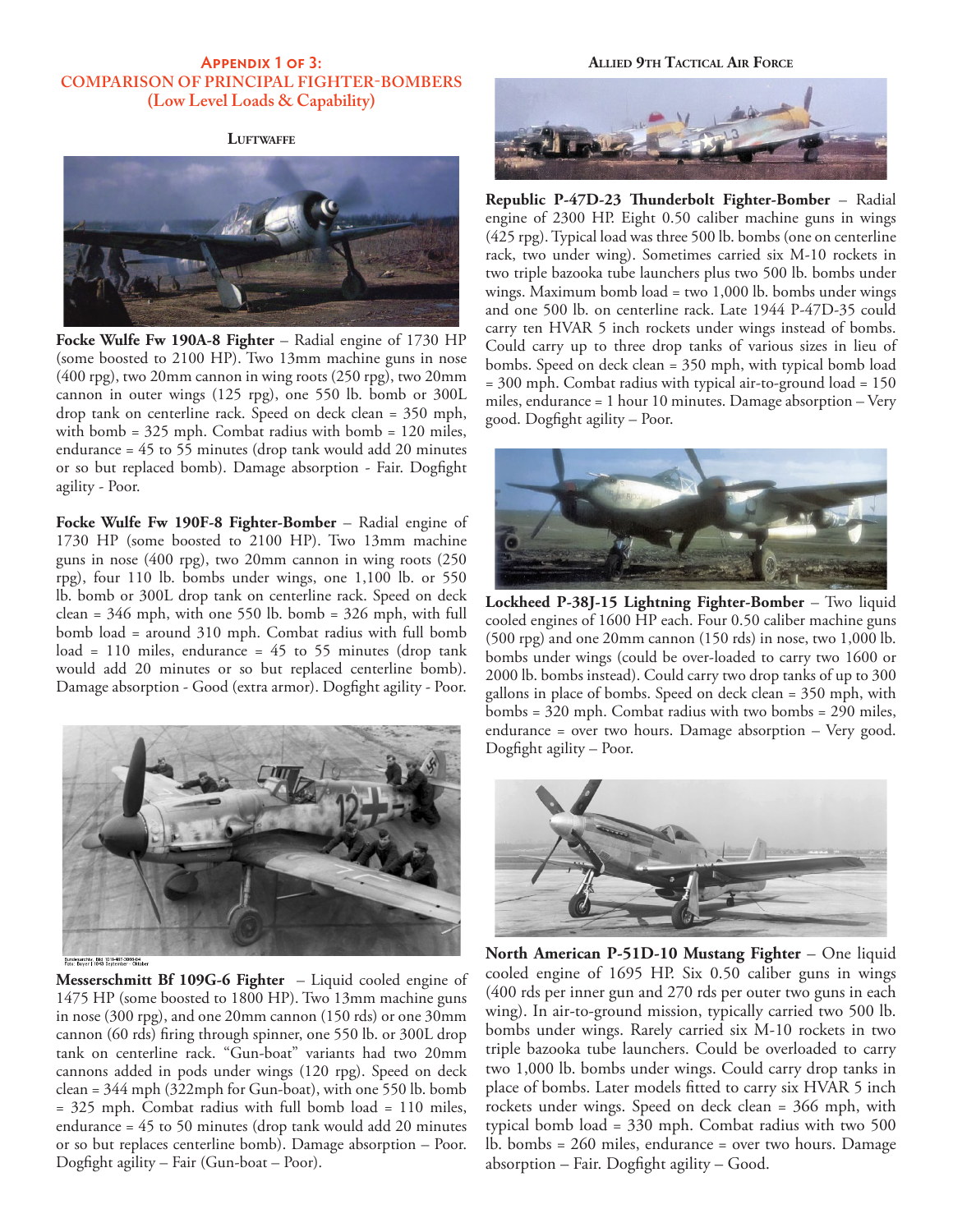# **Appendix 2 of 3:**

# **9TH TACTICAL AIR FORCE ORDER OF BATTLE, JUNE 1944**

*Each fighter squadron typically fielded 16 aircraft, and each bomber squadron about 12.*

## **9th Tactical Air Command:**

#### **70th Fighter Wing**

**48th Fighter Group (P-47 Thunderbolt):** 492nd, 493rd, 494th Fighter Squadrons. **367th Fighter Group (P-38 Lightning):** 392nd, 393rd, 394th Fighter Squadrons. **371st Fighter Group (P-47 Thunderbolt):** 404th, 405th, 406th Fighter Squadrons. **474th Fighter Group (P-38 Lightning):** 428th, 429th, 430th Fighter Squadrons.

#### **71st Fighter Wing**

**366th Fighter Group (P-47 Thunderbolt):** 389th, 390th, 391st Fighter Squadrons. **368th Fighter Group (P-47 Thunderbolt):** 395th, 396th, 397th Fighter Squadrons. **370th Fighter Group (P-38 Lightning):** 401st, 402nd, 385th Fighter Squadrons.

# **84th Fighter Wing**

**50th Fighter Group (P-47 Thunderbolt):** 10th, 81st, 313th Fighter Squadrons. **365th Fighter Group (P-47 Thunderbolt):** 386th, 387th, 388th Fighter Squadrons. **404th Fighter Group (P-47 Thunderbolt):** 508th, 507th, 506th Fighter Squadrons. **405th Fighter Group (P-47 Thunderbolt):** 509th, 510th, 511th Fighter Squadrons.

**67th TAC Recon Group** (Mixed photo recon) 107th TAC Recon Squadron (P-51 Mustang) 109th TAC Recon Squadron (P-51 Mustang) 30th Photo Recon Squadron (P-38F-5 Lightning) 33rd Photo Recon Squadron (P-38F-5 Lightning)

#### **19th Tactical Air Command:**

#### **100th Fighter Wing**

**354th Fighter Group (P-51 Mustang):** 353rd, 355th, 356th Fighter Squadrons. **358th Fighter Group (P-47 Thunderbolt):** 365th, 366th, 367th Fighter Squadrons. **362nd Fighter Group (P-47 Thunderbolt):** 377th, 378th, 379th Fighter Squadrons. **363rd Fighter Group (P-51 Mustang):** 380th, 381st, 382nd Fighter Squadrons.

#### **303rd Fighter Wing**

**36th Fighter Group (P-47 Thunderbolt):** 22nd, 23rd, 53rd Fighter Squadrons. **373rd Fighter Group (P-47 Thunderbolt):** 410th, 411th, 412th Fighter Squadrons. **406th Fighter Group (P-47 Thunderbolt):** 512th, 513th, 514th Fighter Squadrons.

# **10th Photo-Recon Group**

12th TAC Recon Squadron (P-51 Mustang) 15th TAC Recon Squadron (P-51 Mustang) 31st Photo Recon Squadron (P-38F-5 Lightning) 34th Photo Recon Squadron (P-38F-5 Lightning)

#### **9th Bomber Command:**

**97th Bomber Wing 409th Bomber Group (A-20 Havoc):** 640th, 641st, 642nd, 643rd Light Bomber Squadrons. **410th Bomber Group (A-20 Havoc):** 644th, 645th, 646th, 647th Light Bomber Squadrons. **416th Bomber Group (A-20 Havoc):** 668th, 669th, 670th, 671st Light Bomber Squadrons.

#### **98th Bomber Wing**

1st Pathfinder Squadron (B-26 Marauder).

**323rd Bomber Group (B-26 Marauder):** 454th, 455th, 456th, 457th Medium Bomber Squadrons. **387th Bomber Group (B-26 Marauder):**

556th, 557th, 558th, 559th Medium Bomber Squadrons. **394th Bomber Group (B-26 Marauder):**

584th, 585th, 586th, 587th Medium Bomber Squadrons. **394th Bomber Group (B-26 Marauder):**

596th, 597th, 598th, 599th Medium Bomber Squadrons.

#### **99th Bomber Wing**

**322nd Bomber Group (B-26 Marauder):** 449th, 450th, 451st, 452nd Medium Bomber Squadrons. **344th Bomber Group (B-26 Marauder):** 494th, 495th, 496th, 497th Medium Bomber Squadrons. **386th Bomber Group (B-26 Marauder):**

352nd, 353rd, 354th, 355th Medium bomber Squadrons. **391st Bomber Group (B-26 Marauder):**

572nd, 573rd, 574th, 575th Medium Bomber Squadrons.

#### **9th Troop Carrier Command:**

**50th Troop Carrier Wing 439th Troop Carrier Group (C-47 Skytrain):** 91st, 92nd, 93rd, 94th Transport Squadrons. **440th Troop Carrier Group (C-47 Skytrain):** 95th, 96th, 97th, 98th Transport Squadrons. **441st Troop Carrier Group (C-47 Skytrain):** 99th, 100th, 301st, 302nd Transport Squadrons. **442nd Troop Carrier Group (C-47 Skytrain):** 303rd, 304th, 305th, 306th Transport Squadrons.

# **52nd Troop Carrier Wing**

**61st Troop Carrier Group (C-47 Skytrain):** 14th, 15th, 53rd, 54th Transport Squadrons. **313th Troop Carrier Group (C-47 Skytrain):** 29th, 47th, 48th, 49th Transport Squadrons. **314th Troop Carrier Group (C-47 Skytrain):** 32nd, 50th, 61st, 62nd Transport Squadrons. **315th Troop Carrier Group (C-47 Skytrain):** 34th, 43rd, 309th, 310th Transport Squadrons. **316th Troop Carrier Group (C-47 Skytrain):** 36th, 37th, 44th, 45th Transport Squadrons. **349th Troop Carrier Group (C-47 Skytrain):** 23rd, 312th, 313th, 314th Transport Squadrons. **53rd Troop Carrier Wing 434th Troop Carrier Group (C-47 Skytrain):** 71st, 72nd, 73rd, 74th Transport Squadrons.

**435th Troop Carrier Group (C-47 Skytrain):** 75th, 76th, 77th, 78th Transport Squadrons.

**436th Troop Carrier Group (C-47 Skytrain):** 79th, 80th, 81st, 82nd Transport Squadrons.

**437th Troop Carrier Group (C-47 Skytrain):** 83rd, 84th, 85th, 86th Transport Squadrons.

**438th Troop Carrier Group (C-47 Skytrain):** 87th, 88th, 89th, 90th Transport Squadrons.